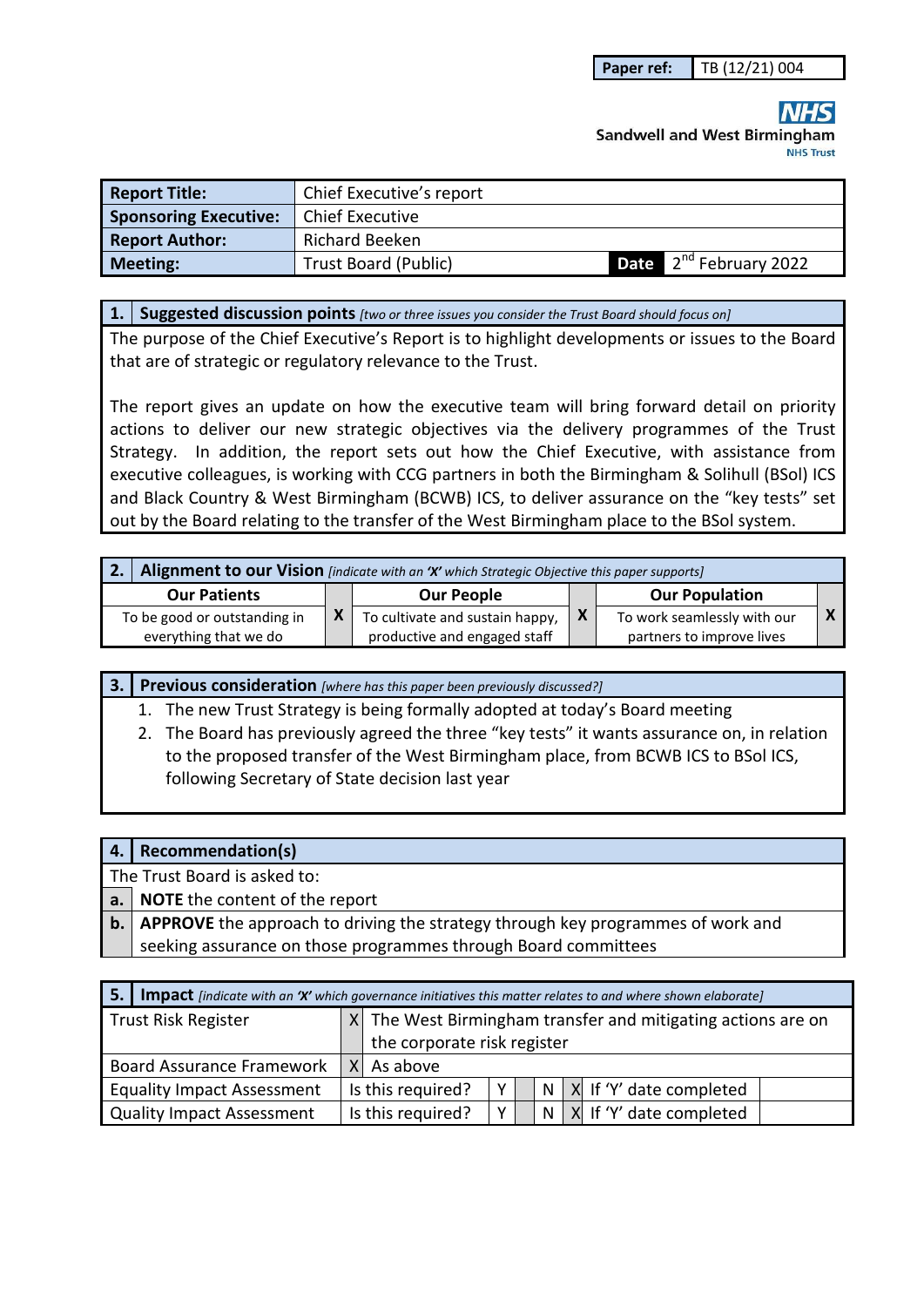#### **SANDWELL AND WEST BIRMINGHAM NHS TRUST**

# **Report to the Public Trust Board: 3rd February 2022**

# **Chief Executive's report**

#### **1. Key Items**

#### **1.1 Delivery of the Trust Strategy**

- 1.1.2 Today, the Board will consider and formally adopt our new, 5 year strategy. It makes clear our purpose, our vision and simplifies our strategic objectives. It sets out an ambitious agenda for the Trust, driven by the health inequalities of the population we serve and the significant influence we can have on narrowing those inequalities over time.
- 1.1.3 The draft Trust Strategy, considered at Private Board last month, was in two parts. The first, which sets out our strategic ambition, is for adoption in today's meeting. The second, started to describe how key, executive led delivery programmes, aligned to either our three objectives or to what we have described as "strategic enablers", would drive the strategy.
- 1.1.4 Further discussions have been had across the executive team about how those programmes will drive the delivery of our objectives. Some of those delivery programmes are already in detailed development. Moreover, we have now received the 2022/23 NHS planning guidance and therefore needed to consider how that guidance and its multiple priorities, would be reflected in those programmes and in our annual plan(s).
- 1.1.5 The executive team have committed to developing, by the end of this financial year, detailed programme plans (inputs and outputs) for our key delivery programmes and strategic enabling programmes:
	- Fundamentals of care programme
	- Better Value, Quality Care programme
	- The People Plan
	- Place Based Partnership transformation programme
	- The Green Plan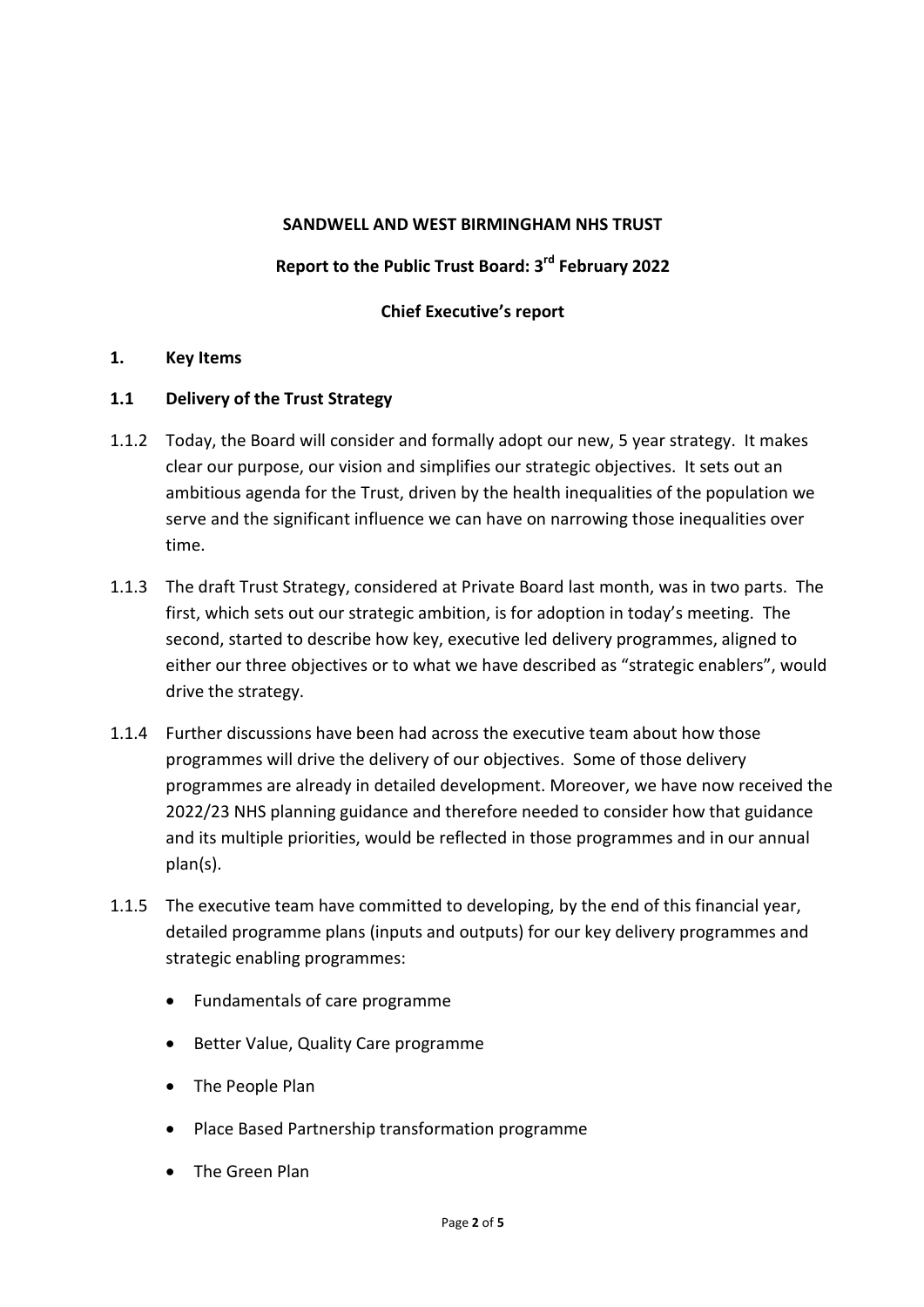- The Learning Campus
- Estates Strategy
- Digital ambitions
- MMUH
- Well-led assurance programme
- Continuous Quality Improvement philosophy
- 1.1.6 Each delivery programme will be clear about its year one priorities, which will reflect our particular needs as a Trust, in the context of the priorities within the national planning guidance. Those programme inputs and intended outputs and outcomes, must become the raw material for each relevant Board committee, in order that our Board governance and assurance process (including the Board Assurance Framework) are geared towards the delivery of the strategy.
- 1.1.7 I have debated our priorities for 2022/23 with executive colleagues. More detail will fall out of the year 1 plans for our delivery programmes and, of course, in our 2022/23 annual plan as a result. However, to make progress in 2022/23, we must reflect some of the below as issues which as a Board, we consider vital to us starting to positively shift the distilled Board Level Metrics we have agreed:
	- Improved approach to recruitment and onboarding of new staff
	- Developing and living by new Trust Values
	- Improving fundamentals of care on our wards and services
	- Developing our Place Based locality multi-agency teams, aligned to the 6 Sandwell towns
	- Operational readiness for occupying MMUH
	- Baseline reset of budgets and reintroduction of cost control and strong budget management
	- Choosing and embedding an evidence based approach to continuous quality improvement

# **1.2 West Birmingham**

1.2.1 A transition oversight group has been formed between BSol ICS and BCWB ICS, to ensure the safe transfer of CCG statutory duties and system oversight of the West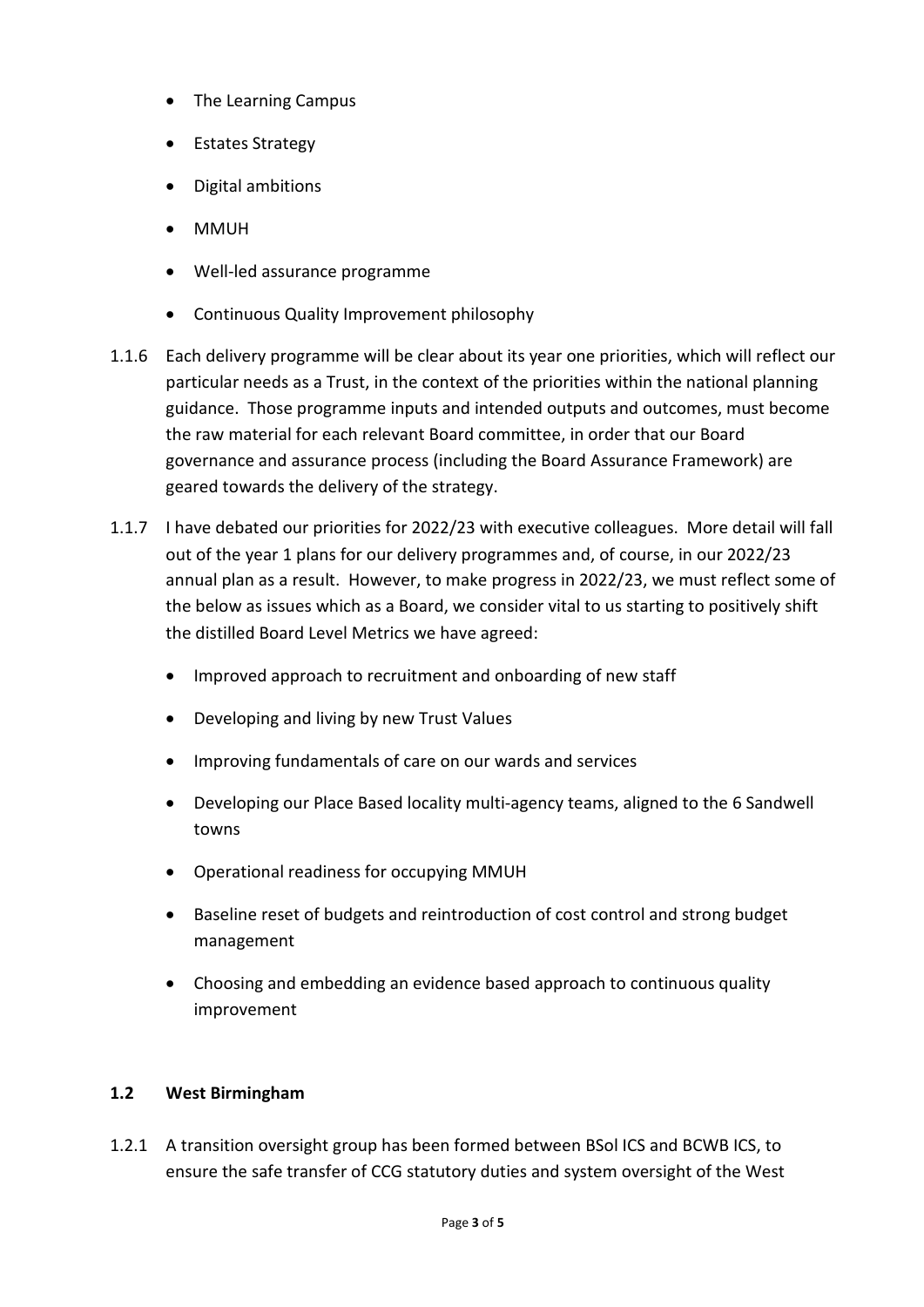Birmingham (Ladywood & Perry Barr) place, as decreed by the Secretary of State's decision in 2021. I chair the service planning sub-group of that oversight process, which looks at assuring ourselves on the maintenance of longer term commissioning intentions (including MMUH business case assumptions) and the service provision differences for community services supporting primary care in each of the two systems.

- 1.2.2 We are expecting to shortly receive correspondence from NHS England which will ask us to prioritise the transfer of West Birmingham between the two CCGs, in advance of ICSs becoming statutory organisations in July 2022. BCWB CCG governing body agreement will be required to facilitate this move.
- 1.2.3 There remains considerable concern about the implications of the transfer, particularly among GPs in Ladywood & Perry Barr. Intensive GP engagement is now being mobilised by both CCGs to seek to mitigate concerns, in advance of governing body considerations.
- 1.2.4 With regard to the key tests and assurances aligned on by both ourselves and the Ladywood & Perry Barr partnership board, their current status is as follows:
	- 1. MMUH Business Case assumptions Dinah McLannahan, Trust CFO and BSol ICS CFO, Paul Athey have committed to completing an assurance process for both parties which aligns BSol commissioning intentions long term, to those they had signed up to in 2019 and to any future negotiated changes net of the Trust affordability review process which will complete in April 2022.
	- 2. Subsidiarity The Ladywood & Perry Barr Partnership Board Chair, Jonathan Pearson, with assistance from Richard Kirby, SRO, are leading a scrutiny process for place based governance which will conclude soon.
	- 3. Financial resources CFOs from both systems are largely comfortable with the transparency of and the methodology for, ensuring equitable transfer of commissioning resources from one system to the other which does not deteriorate resources for the West Birmingham place. This will shortly be formally confirmed for both ICS Boards to receive for assurance.

# 2. **Recommendations**

- 2.1 The Trust Board is asked to:
	- a) **NOTE** the content of the report.
	- b) **APPROVE** the approach to driving the strategy through key programmes of work and seeking assurance on those programmes through Board committees